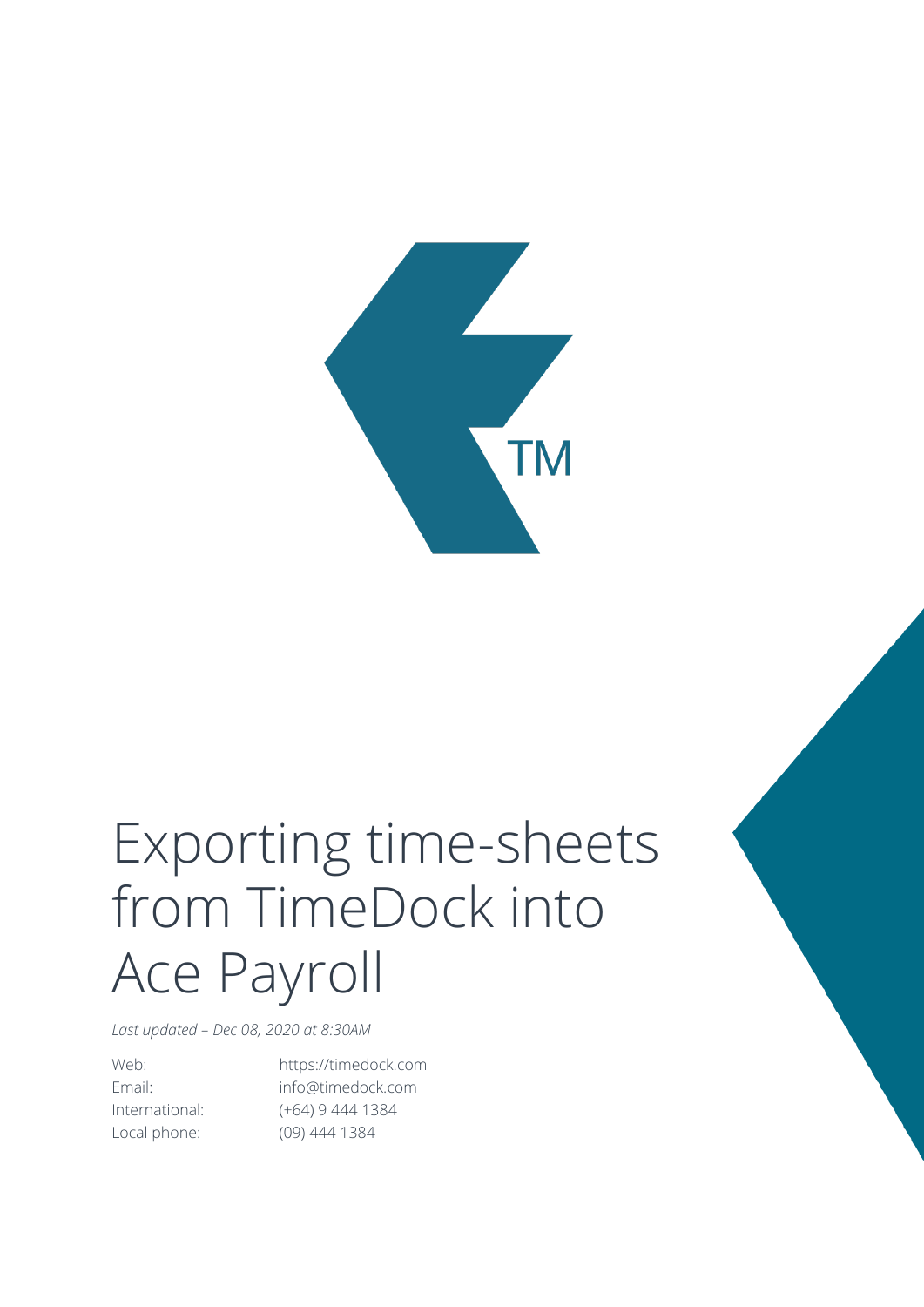Note: Before exporting to Ace Payroll first make sure that the *Payroll ID* and the *Department Code* for each of your employees in TimeDock match their respective values within Ace Payroll.

## Export timesheet file from TimeDock

- 1. Login to your TimeDock account and navigate to *Export*.
- 2. Choose *Ace Payroll* from the list of export formats.
- 3. Select your timesheet date range by modifying the *From* and *To* filters. You can also choose a different rounding option or filter the exported timesheets by a specific department.
- 4. Choose if you want to create automatic break deductions by changing the settings in the *Break Deductions* box.
- 5. Choose your department mode for employee matching. N.B. the employee department code must match to the employee department code within Ace Payroll.
- 6. Click *Download File* to save the timesheet file to your computer. The file name should be kept as *IMPORT.TXT* and in most cases the file location should be *c:\winpay\* (unless the configuration in Ace Payroll has been changed).

## Import timesheet file into Ace Payroll

- 1. Open your Ace Payroll application.
- 2. Navigate to *Utilities*.
- 3. Click on *Import Data*.
- 4. A screen will appear with instruction on what the filename should be and where it should be located on your computer. Ensure this is correct, and click *GO*.
- 5. Ace Payroll will scan the file for any errors. If no errors are detected, click *GO* again to perform the import.